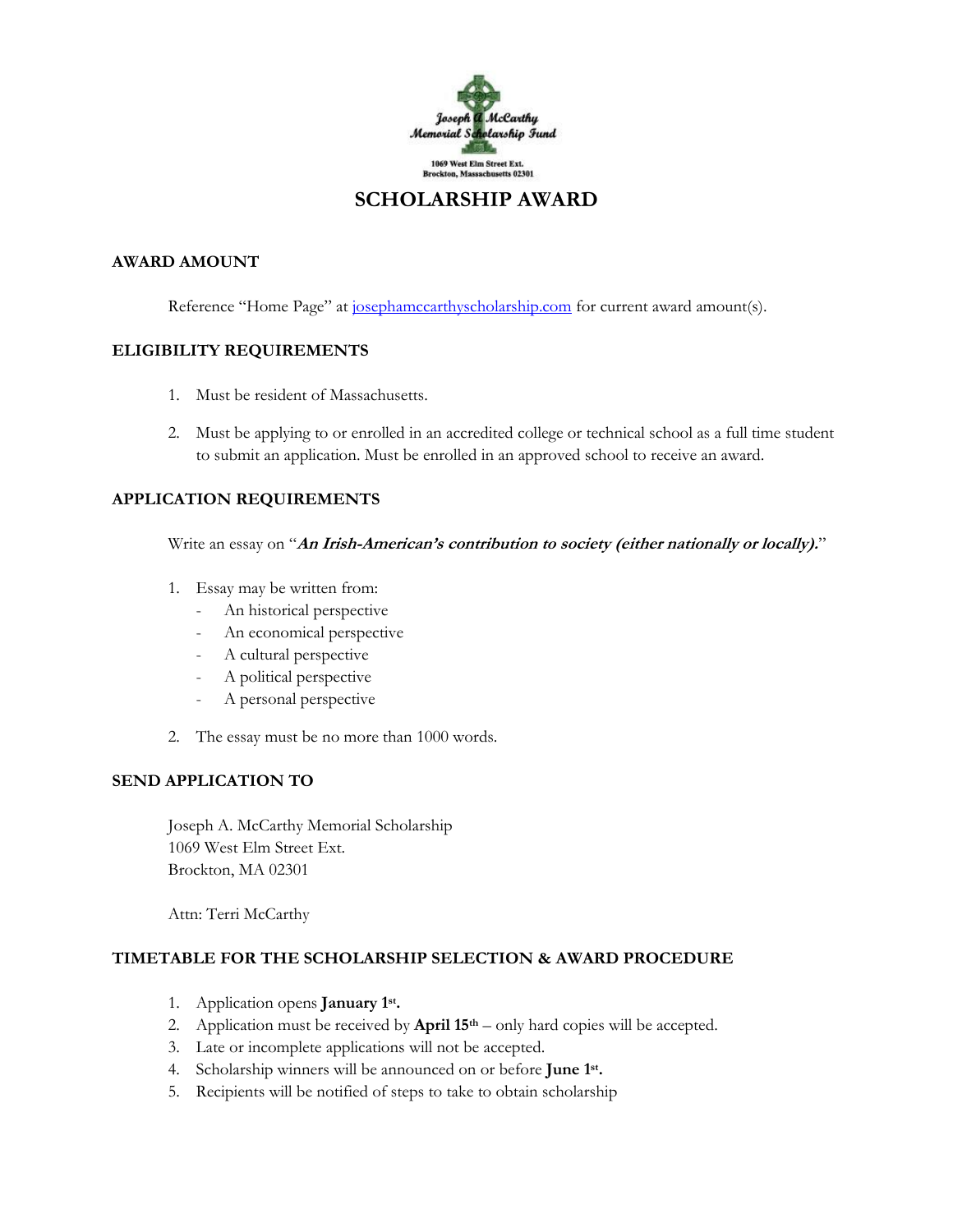

## **SCHOLARSHIP APPLICATION:**

 $\Gamma$ 

T.

|                                                                                                                            |             | <b>Official Use Only</b> |                                                                                                                            |  |
|----------------------------------------------------------------------------------------------------------------------------|-------------|--------------------------|----------------------------------------------------------------------------------------------------------------------------|--|
| PLEASE PRINT OR TYPE                                                                                                       |             |                          |                                                                                                                            |  |
|                                                                                                                            |             |                          |                                                                                                                            |  |
| (Last)                                                                                                                     | (First)     |                          | (Middle)                                                                                                                   |  |
|                                                                                                                            |             |                          |                                                                                                                            |  |
| (Street)                                                                                                                   | (City/Town) | (State)                  | (Zip Code)                                                                                                                 |  |
| TELEPHONE NO: ___________________                                                                                          |             |                          |                                                                                                                            |  |
|                                                                                                                            |             |                          |                                                                                                                            |  |
| <u> 1989 - Johann Stoff, amerikansk politiker (d. 1989)</u><br><u> 1989 - Johann Stoff, Amerikaansk politiker (* 1908)</u> |             |                          | Accepted: yes / awaiting response / no<br>Accepted: yes / awaiting response / no<br>Accepted: yes / awaiting response / no |  |
| Please tell us how you learned about the <i>Joseph A. McCarthy Memorial Scholarship.</i>                                   |             |                          |                                                                                                                            |  |
|                                                                                                                            |             |                          |                                                                                                                            |  |
| School Guidance Department                                                                                                 |             |                          |                                                                                                                            |  |
|                                                                                                                            |             |                          |                                                                                                                            |  |
| Family/friend                                                                                                              |             |                          |                                                                                                                            |  |
|                                                                                                                            |             |                          |                                                                                                                            |  |